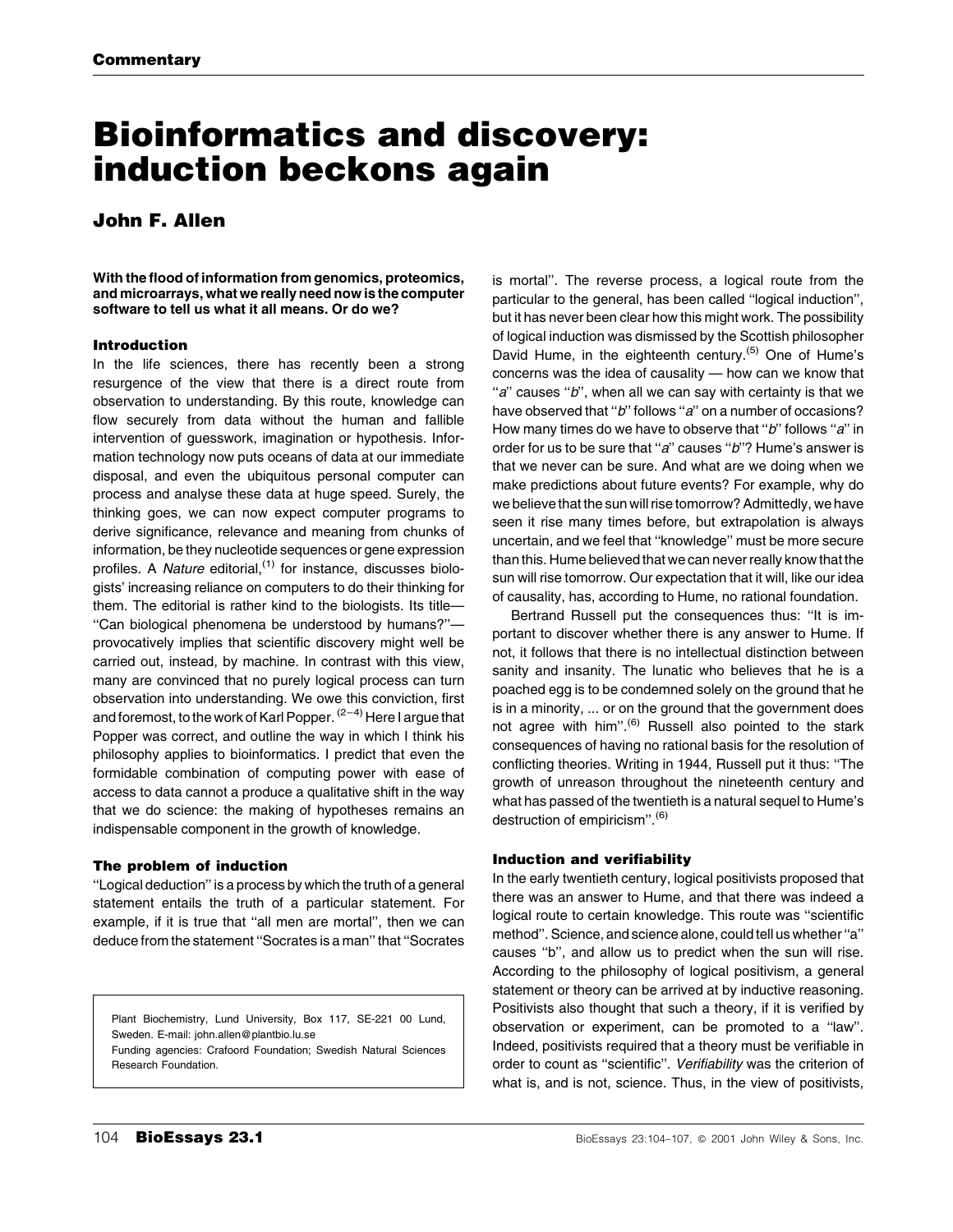

science produces certified laws of nature by the twin processes of induction and experimental verification (Fig. 1). Physicists, in particular, were once prominent in endorsing logical positivism. I remember that my "A" level physics textbook was very explicit in endorsing this analysis, with a diagram of a sort of tree of truth which arose, by inexorable logic, from a messy mire of observation and experiment. Karl Popper, in contrast, provided a radically different view of the source of scientific knowledge. Popper's ideas allow increased understanding to be a rational and progressive process, yet one that does not require induction. We can then have advancement of knowledge without a requirement that statements about specific observations may entail the truth of any general conclusion. If Popper is correct, induction doesn't work, verification is impossible, and positivism destroys the validity of the science it seeks to defend.

## Falsifiability and imagination

Popper had a different answer to Hume. Scientific progress occurs, according to Popper, because hypotheses or theories make predictions by means of which they may be proved false (Fig. 2). A scientific hypothesis is not one that can be verified, but one that is capable of being disproved.<sup>(2)</sup> The real criterion is not verifiability, but falsifiability.

The fame of a simple example indicates how widely Popper's philosophy has reached. Consider the statement "All swans are white". Popper agreed with Hume: this statement cannot be proved to be true, no matter how many white swans you observe. However, just one black swan proves it to be false. More generally, truth can be transmitted only in one direction, from a general statement to a particular statement – from an hypothesis to its specific predictions, by logical deduction. However, falsehood can be transmitted in the reverse direction. If the truth of " $p$ " entails the truth of " $q$ ", then, where " $q$ " is false, " $p$ " must also be false. No matter how



many times you observe " $q$ " to be true, however, you cannot draw the conclusion that " $p$ " is also true. You can make the assumption that " $p$ " is true if you wish, but you have no rational basis for doing so. Hume knew this, but had nothing to offer except that our tendency to draw general conclusions from particular observations is habit and laziness. From Russell's standpoint, if Popper has solved the problem of induction, then it would not be an exaggeration to say that Popper saved rationality. Would rationality be destroyed again by the sort of induction machine sought by certain post-genomic biologists? I do not prohibit the search on moral grounds. I merely argue here that it is a waste of time, for there is no such machine.

Popper's theory has had enormously wide implications.  $(7,8)$ The art historian Ernst Gombrich<sup>(9)</sup> and the financier and philanthropist George Soros,<sup>(10)</sup> for example, both count Popper's influence as decisive in their respective spheres. In contrast to the positivist inclinations of older physicists, Popper's early and successful scientific champions included many distinguished and influential biologists, including Peter Medawar,<sup>(11)</sup> Jacques Monod,<sup>(12)</sup> and Peter Mitchell.<sup>(13)</sup> Enumerating supporters, no matter how illustrious, proves nothing, of course, but it points again to the wide influence of Popper's ideas. I must declare my position, in case it is not already clear. As a life scientist, I, too, am an enthusiastic and partisan spectator of this debate. I was introduced to Popper's books—more blown away, actually—in the early 1970s, by the passionate advocacy of a university biophysics tutor, Colin McClare, and this has been a continuing inspiration in experimental work, research and teaching. I believe that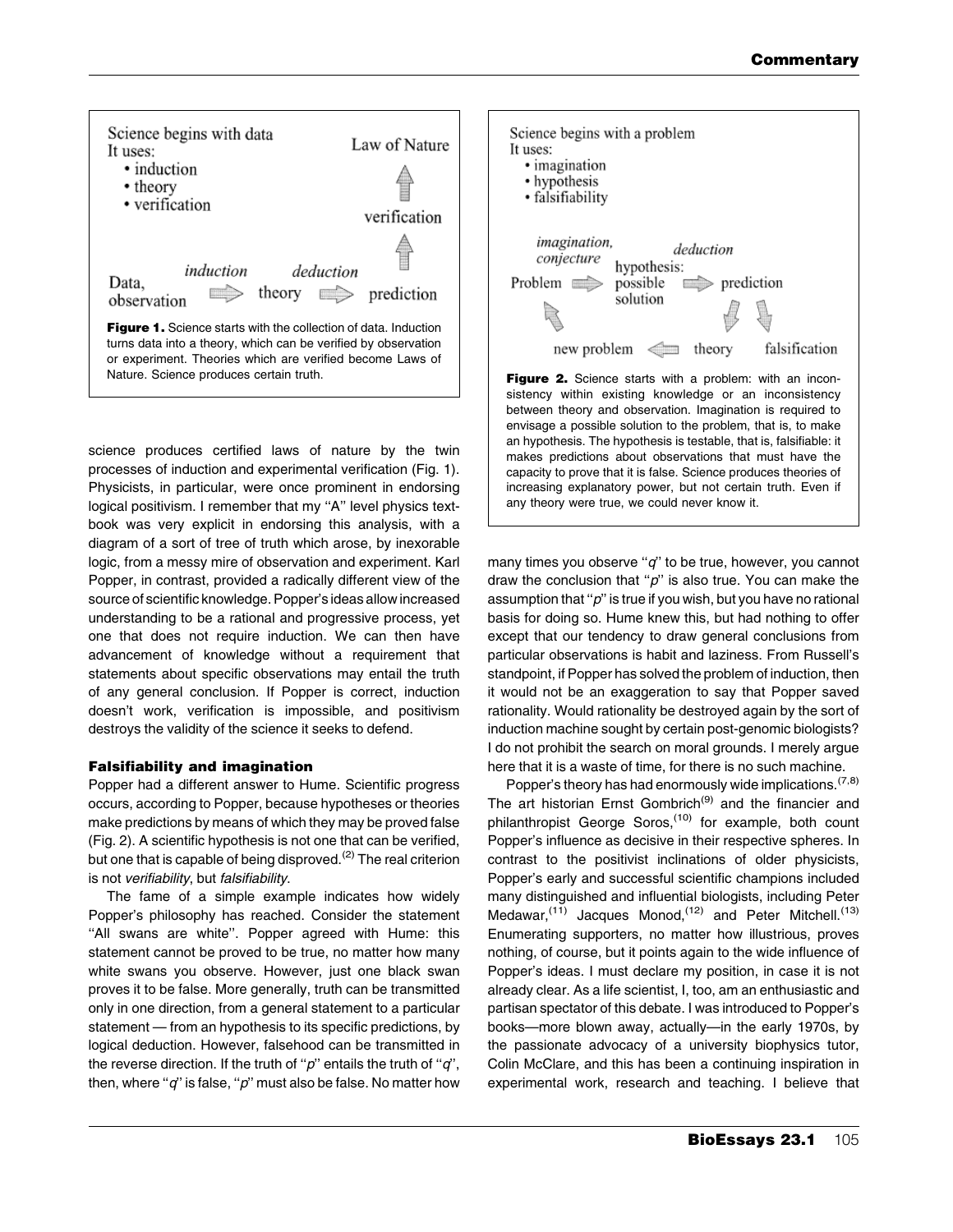any significant work that I have done conforms precisely to Popper's model.

I had thus thought the matter was essentially settled. Physics was once held to be the exemplary science by logical positivists, but many physicists are now Popperians, and have reservations about genomicists' claims for hypothesis-free, computer-generated understanding.<sup>(1)</sup> Physicists now value imagination, hypothesis-testing, and Popper's criterion of falsifiability.(14) As I understand it, the Large Hadron Collider is justified in precisely such terms: if the standard theory of matter is true, there must be a Higgs boson, and we need the LHC to see if it is there.<sup> $(15)$ </sup> If it is not, our theory is wrong, and we do not currently understand the nature of matter. In contrast to physics, molecular biology, once the domain of Popperians, has spawned a sort of genomic hubris: there is now so much data out there that it must surely contain deep understanding and explanatory models, if only we could devise an algorithm or computer program to tell us where these lie. It is as if we are too busy with the all-important task of generating more data, and have come to view thinking as a distracting waste of time. It seems that physics and biology have changed places.

## Data mining and discovery in silico

My assertion is that biology is now threatened with a new dark age of positivism. Consider "data mining". There are numerous jobs available for those who claim they can do it and even a journal of *Data Mining and Knowledge Discovery*.<sup>(16)</sup> A definition of data mining is quoted with approval by leaders in gene expression profiling.<sup>(17)</sup> "Data mining has been described as the exploration and analysis, by automatic or semi-automatic means, of large quantities of data in order to discover meaningful patterns and rules".<sup>(18)</sup> This seems to me to be asking for the epistemological equivalent of a perpetual motion machine. I wonder also whether data mining is a special case of "in silico discovery", an objective of the bioinformatics department of a major drug company's research base. The authors of a recent e-mail flyer take the bull by the horns, and use the I-word explicitly in a description of what they seek from a postdoc: "The object is to use inductive logic programming and other data mining algorithms to find rules to assist in the prediction of protein structure from sequence".<sup>(19)</sup>

Apart from the mountains of sequence data waiting for an inductivist key to unlock their secrets, gene expression now has hard-line neo-positivists speaking up for wholesale abandonment of hypothesis testing. "Exploration means looking around, observing, describing and mapping undiscovered territory, not testing theories or models. The goal is to discover things we neither knew nor expected, and to see relationships and connections among the elements, whether previously suspected or not. It follows that this process is not driven by hypothesis and should be as model-independent as possible".<sup>(20)</sup> Furthermore, "The ultimate goal is to convert data into information and then information into knowledge. Knowledge discovery by exploratory data analysis is an approach in which the data 'speak for themselves' after a statistical or visualization procedure is performed".<sup>(20)</sup>

There is no question that DNA-array data, like sequence data, are potentially of enormous value, and there is every reason to support proposals to make them as available and accessible as possible.<sup>(21)</sup> When you search a database, however, you must have something to search with, and a reason for wanting to know whether what you're looking foror something like it—is actually there. It is difficult to understand how the data themselves might tell you which search string to use, why you are using it, or what, for you, is an acceptable degree of similarity between the string and what is retrieved. Every search for a sequence feature embodies an hypothesis. A search that contained only wild cards could be regarded as hypothesis-free, but even then you would have to have a reason for choosing a particular database. And what could such a search possibly return?

## The prediction

I predict that induction and data-mining, uninformed by ideas, can themselves produce neither knowledge nor understanding. This is itself a Popperian prediction, and I now outline a potentially falsifying result—all good predictions are prohibitions of something. Everything I have said above would be disproved by a single demonstration that a purely logical (i.e. hypothesis-free) process, when applied to data alone, is sufficient to produce a gain in understanding. Anyone who claims to have obtained this result should publish it, without delay, and in the most conspicuous place. If the result is repeatable, I will retract my hypothesis that such an event is impossible, and conclude that Popper was wrong.

I must concede that I can foresee a practical problem with repeatability, however, since repeatability requires independent testing. Any gain in understanding that can be demonstrated to arise de novo will carry implications that run far, far beyond the experimental system from which the data is obtained, and there may thus be an understandable conflict of interest in free publication of the techniques used to produce the result. Consider the intellectual property implications of the breakthrough that shows how to generate understanding of the natural world by an automated process. Perhaps the understanding so produced would itself be patentable, along with the process itself. One could then corner the market in knowledge, and be paid royalties every time anyone understood something. By comparison, the mediaeval alchemists' hopes were modest. It is no wonder that we fail to hear of positive results from initial experiments in "in silico discovery"-what valuable intellectual property it must be. Developments in this exciting field must obviously be shrouded in the greatest secrecy, for sound commercial reasons.